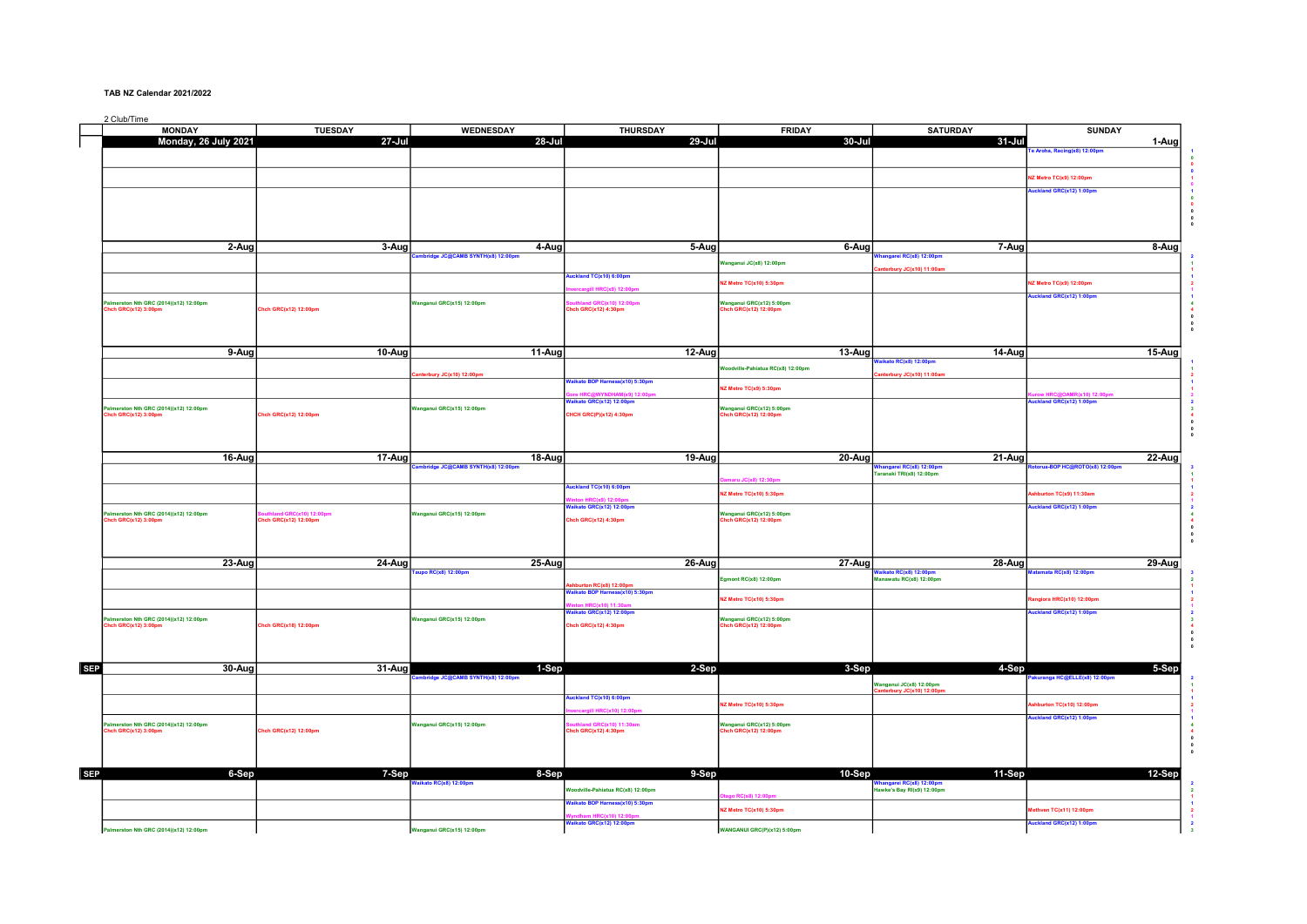|            | Chch GRC(x12) 3:00pm                                          | <b>Chch GRC(x12) 12:00pm</b>                   |                                         | Chch GRC(x12) 4:30pm                           | Chch GRC(x12) 12:00pm                                            |                                                        | Chch GRC(x10) 11:30am                                |                                      |
|------------|---------------------------------------------------------------|------------------------------------------------|-----------------------------------------|------------------------------------------------|------------------------------------------------------------------|--------------------------------------------------------|------------------------------------------------------|--------------------------------------|
|            |                                                               |                                                |                                         |                                                |                                                                  |                                                        |                                                      | $\begin{matrix} 0 \\ 0 \end{matrix}$ |
|            |                                                               |                                                |                                         |                                                | 17-Sep                                                           |                                                        |                                                      |                                      |
| <b>SEP</b> | 13-Sep                                                        | 14-Sep                                         | 15-Sep<br>dge JC@CAMB SYNTH(x8) 12:00pr | 16-Sep                                         | upo RC(x8) 12:00pm                                               | 18-Sep                                                 | 19-Sep<br>land RC(x10) 12:00pr                       |                                      |
|            |                                                               |                                                |                                         | Otaki-Maori RC(x8) 12:00pm                     | uckland TC(x10) 6:00pm                                           | Faranaki TRI(x8) 12:00pm<br>terbury JC(x10) 12:00pn    |                                                      |                                      |
|            |                                                               |                                                |                                         | <b>IZ Metro TC(x10) 5:00pm</b>                 |                                                                  | gill HRC(x10) 12:00p                                   |                                                      |                                      |
|            | almerston Nth GRC (2014)(x12) 12:00pm<br>:hch GRC(x12) 3:00pm |                                                | Vanganul GRC(x12) 12:00pm               | aikato GRC(x12) 12:00pm                        | .<br>Manganul GRC(x12) 5:00pm<br>Chch GRC(x12) 12:00pm           |                                                        | ckland GRC(x12) 1:00pr                               |                                      |
|            |                                                               | Chch GRC(x12) 12:00pm                          |                                         | hch GRC(x12) 4:30pm                            |                                                                  |                                                        |                                                      |                                      |
|            |                                                               |                                                |                                         |                                                |                                                                  |                                                        |                                                      |                                      |
| SEP        | 20-Sep                                                        | 21-Sep                                         | 22-Sep                                  | 23-Sep                                         | 24-Sep                                                           | 25-Sep                                                 | 26-Sep                                               |                                      |
|            |                                                               |                                                | amata RC(x8) 12:00pm                    | anganul JC(x8) 12:00pm                         |                                                                  | Auckland RC(x8) 12:00pm<br>Marton JC(x8) 12:00pm       | ıranga, Racing(x8) 12:00pm                           |                                      |
|            |                                                               |                                                |                                         | alkato BOP Harness(x9) 5:30pm                  | RC(x8) 12:00<br>uckland TC(x9) 6:00pm<br>IZ Metro TC(x10) 5:30pm |                                                        |                                                      |                                      |
|            |                                                               |                                                |                                         | aikato GRC(x12) 12:00pm                        |                                                                  |                                                        | anks Pen TC(x11) 12:00pm<br>uckland GRC(x12) 1:00pm  |                                      |
|            | almerston Nth GRC (2014)(x12) 12:00pm<br>ich GRC(x12) 3:00pm  | Chch GRC(x18) 12:00pm                          | Vanganul GRC(x15) 12:00pm               | hch GRC(x12) 4:30pm                            | Wanganul GRC(x12) 5:00pm<br>nch GRC(x12) 12:00pm                 |                                                        |                                                      |                                      |
|            |                                                               |                                                |                                         |                                                |                                                                  |                                                        |                                                      |                                      |
|            |                                                               |                                                |                                         |                                                |                                                                  |                                                        |                                                      |                                      |
|            | 27-Sep                                                        | 28-Sep                                         | 29-Sep                                  | 30-Sep                                         | 1-Oct                                                            | 2-Oct                                                  | 3-Oct                                                |                                      |
|            |                                                               |                                                | dge JC@CAMB SYNTH(x8) 12:00             | Vaverley RC(x8) 12:00pm                        | kato RC(x8) 12:00pm                                              | HAWKE'S BAY RI(P)(x9) 12:00pm<br>erbury JC(x8) 12:00pm | Aroha, Racing(x8) 12:00pm                            |                                      |
|            |                                                               |                                                |                                         | aikato BOP Harness(x10) 5:30pm                 | Z METRO TC(P)(x10) 5:30pm                                        |                                                        | maru HRC(x11) 12:00pm                                |                                      |
|            |                                                               |                                                |                                         | aikato GRC(x12) 12:00pm                        |                                                                  |                                                        | uckland GRC(x12) 1:00pm                              |                                      |
|            | almerston Nth GRC (2014)(x12) 3:00pm<br>hch GRC(x12) 12:00pm  | land GRC(x10) 12:00pm<br>Chch GRC(x12) 12:00pm | Vanganui GRC(x15) 12:00pm               | hch GRC(x12) 4:30pm                            | Wanganul GRC(x12) 5:00pm<br>hch GRC(x12) 12:00pm                 |                                                        |                                                      |                                      |
|            |                                                               |                                                |                                         |                                                |                                                                  |                                                        |                                                      |                                      |
|            |                                                               |                                                |                                         |                                                |                                                                  |                                                        |                                                      |                                      |
|            | 4-Oct                                                         | $5$ -Oct                                       | 6-Oct<br>upo RC(x8) 12:00pm             | 7-Oct                                          | 8-Oct                                                            | $9-Oct$<br>tamata RC(x8) 12:00p                        | 10-Oct                                               |                                      |
|            |                                                               |                                                |                                         | lairarapa RC(x8) 12:00pm                       | th Cbry RC(x8) 12:00pm<br>.uckland TC(x10) 6:00pm                | gmont RC(x8) 12:00pm                                   | <b>JC@ASCT PK(x8) 12:00</b>                          |                                      |
|            |                                                               |                                                |                                         | Metro TC(x10) 5:00pm                           |                                                                  |                                                        | ven TC(x11) 12:00pm                                  |                                      |
|            | almerston Nth GRC (2014)(x12) 3:00pm                          |                                                | Janganul GRC(x15) 12:00pm               | Vaikato GRC(x12) 12:00pm                       | VANGANUI GRC(P)(x12) 5:00pm                                      | Southland TC@ASCOT PARK(x10) 2:00p                     | ckland GRC(x12) 1:00pm                               |                                      |
|            | hch GRC(x12) 12:00pm                                          | Chch GRC(x12) 12:00pm                          |                                         | hch GRC(x12) 5:00pm                            | GRC(x12) 12:00                                                   |                                                        |                                                      |                                      |
|            |                                                               |                                                |                                         |                                                |                                                                  |                                                        |                                                      |                                      |
|            | 11-Oct                                                        | 12-Oct                                         | 13-Oct                                  | 14-Oct                                         | $15$ -Oct                                                        | <b>16-Oct</b>                                          | 17-Oct                                               |                                      |
|            |                                                               |                                                | hbridge JC@CAMB SYNTH(x8) 12:00pm       | anawatu RC(x8) 12:00pm                         | ndale JC(x8) 12:30pm                                             | IAWKE'S BAY RI(P)(x10) 12:00pm                         | torua, Racing(x8) 12:00pm                            |                                      |
|            |                                                               |                                                |                                         | aikato BOP Harness(x10) 6:00pm                 |                                                                  | rton RC(x8) 12:0                                       |                                                      |                                      |
|            |                                                               |                                                |                                         |                                                | Z Metro TC(x10) 5:30pm                                           |                                                        |                                                      |                                      |
|            | almerston Nth GRC (2014)(x12) 3:00pm<br>hch GRC(x12) 12:00pm  | <b>Chch GRC(x12) 12:00pm</b>                   | langanui GRC(x15) 12:00pm               | aikato GRC(x12) 12:00pm<br>hch GRC(x12) 5:00pm | Vanganul GRC(x12) 5:00pm<br>hch GRC(x12) 12:00pm                 |                                                        | ckland GRC(x12) 1:00pm                               |                                      |
|            |                                                               |                                                |                                         |                                                |                                                                  |                                                        |                                                      |                                      |
|            |                                                               |                                                |                                         |                                                |                                                                  |                                                        |                                                      |                                      |
|            | 18-Oct                                                        | 19-Oct                                         | 20-Oct                                  | 21-Oct                                         | 22-Oct                                                           | 23-Oct                                                 | 24-Oct                                               |                                      |
|            |                                                               |                                                | uranga, Racing(x8) 12:00pm              |                                                | odville-Pahiatua RC(x8) 12:00pm                                  | ickland RC(x8) 12:00pm                                 | Vellington RC(x8) 12:00pm                            |                                      |
|            |                                                               |                                                |                                         | C(x8) 12:00pm<br>Z Metro TC(x10) 5:00pm        | ickland TC(x9) 6:00pm                                            | nterbury JC(x8) 12:00pm                                | aikato BOP Harness(x9) 5:30pm                        |                                      |
|            |                                                               |                                                |                                         | aikato GRC(x12) 12:00pm                        |                                                                  |                                                        | <b>SCOT PARK(x10) 12:00</b><br>kland GRC(x12) 1:00pm |                                      |
|            | almerston Nth GRC (2014)(x12) 3:00pm<br>hch GRC(x12) 12:00pm  | Chch GRC(x18) 12:00pm                          | anganui GRC(x15) 12:00pm                | hch GRC(x12) 5:00pm                            | Vanganul GRC(x12) 5:00pm<br>hch GRC(x12) 12:00pm                 |                                                        |                                                      |                                      |
|            |                                                               |                                                |                                         |                                                |                                                                  |                                                        |                                                      |                                      |
|            |                                                               |                                                |                                         |                                                |                                                                  |                                                        |                                                      |                                      |
|            | $25-0ct$<br>Waikato RC(x9) 12:30pm                            | 26-Oct                                         | 27-Oct                                  | 28-Oct<br>e Aroha, Racing(x8) 12:00pm          | $29$ -Oct                                                        | 30-Oct<br>inties RC(x8) 12:00pm                        | 31-Oct                                               |                                      |
|            |                                                               |                                                | RC(x8) 12:00                            |                                                | aranaki TRI(x8) 12:00pm                                          | eilding JC(x8) 12:00pm                                 | shburton RC(x8) 12:00pm                              |                                      |
|            | shburton TC(x10) 12:00pm                                      | Manawatu HRC(x5) 3:30pm                        |                                         |                                                | ickland TC(x10) 6:00pm<br>ethven TC(x8) 3:00pm                   |                                                        | aikoura TC(x6) 3:00pm                                |                                      |
|            |                                                               | Palmerston Nth GRC (2014)(x12) 3:00pm          | Wanganul GRC(x15) 12:00pm               | aikato GRC(x12) 12:00pr                        | Vanganul GRC(x12) 5:00pm                                         |                                                        | uckland GRC(x12) 1:00pm                              |                                      |
|            | Chch GRC(x12) 12:00pm                                         | hch GRC(x12) 12:00pm                           |                                         | Chch GRC(x12) 5:00pm                           | ich GRC(x12) 12:00pm                                             |                                                        |                                                      |                                      |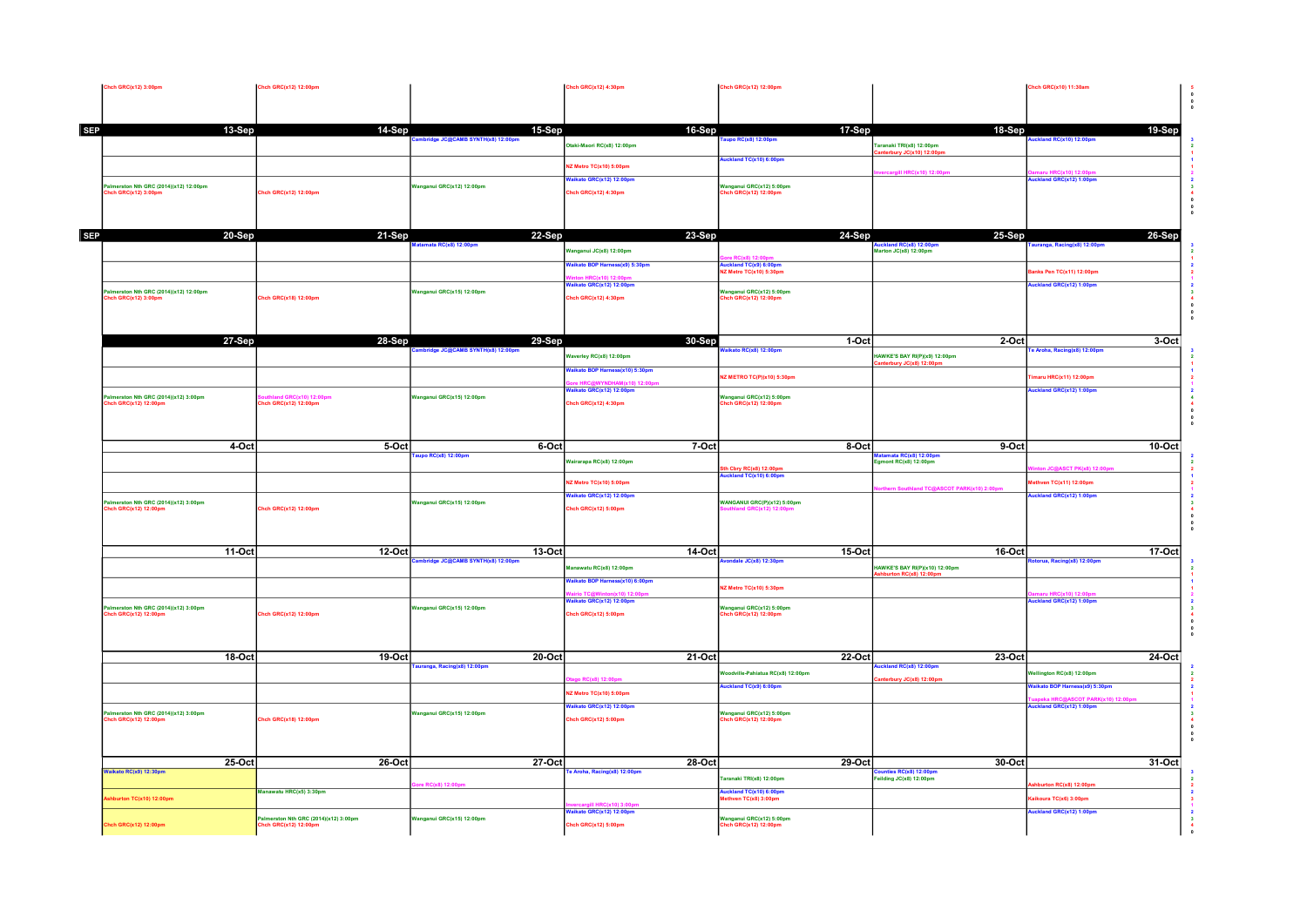| <b>NOV</b> | 1-Nov                                 | 2-Nov<br>UCKLAND RC(P)(x10) 12:00pm    | 3-Nov<br>ale JC(x8) 12:30pm       | 4-Nov                                                      | 5-Nov                                                          | 6-Nov<br>ilkato RC(x8) 12:00pn                                    | 7-Nov                      |  |
|------------|---------------------------------------|----------------------------------------|-----------------------------------|------------------------------------------------------------|----------------------------------------------------------------|-------------------------------------------------------------------|----------------------------|--|
|            |                                       | C(x8) 12:00                            |                                   | Dtaki-Maori RC(x8) 12:00pm                                 |                                                                | ANTERBURY JC(P)(x10) 12:00pm                                      | Hawke's Bay RI(x8) 12:00pm |  |
|            | ikoura TC(x10) 12:00pm                |                                        |                                   |                                                            | uckland TC(x10) 6:00pm<br>ngiora HRC(x10) 1:00pm               |                                                                   |                            |  |
|            |                                       | almerston Nth GRC (2014)(x12) 12:00pm  | Wanganui GRC(x12) 12:00pm         | uckland GRC(x12) 4:30pm                                    | Vanganul GRC(x12) 5:00pm                                       |                                                                   | ckland GRC(x12) 1:00pm     |  |
|            | Chch GRC(x12) 12:00pm                 |                                        | ch GRC(x12) 5:30pm                | uthland GRC(x12) 12:00pm                                   |                                                                |                                                                   |                            |  |
|            |                                       |                                        |                                   |                                                            |                                                                |                                                                   |                            |  |
|            |                                       |                                        |                                   |                                                            |                                                                |                                                                   |                            |  |
| NOV        | 8-Nov                                 | 9-Nov<br>Aroha, Racing(x8) 12:30pr     | 10-Nov                            | 11-Nov                                                     | 12-Nov                                                         | 13-Nov<br>ga, Racing(x8) 12:00pn                                  | 14-Nov                     |  |
|            |                                       |                                        | ANTERBURY JC(P)(x10) 12:00pm      |                                                            | Manawatu RC(x8) 12:00pm                                        | NTERBURY JC(P)(x10) 12:00pm                                       | Waverley RC(x8) 12:00pm    |  |
|            | Manawatu HRC(x5) 3:30pm               | <b>IZ METRO TC(P)(x12) 12:00pm</b>     |                                   | burton TC(x11) 2:00pm                                      | Valkato BOP Harness(x10) 5:30pm<br>IZ METRO TC(P)(x12) 12:30pm |                                                                   |                            |  |
|            | Palmerston Nth GRC (2014)(x12) 3:00pm |                                        | Vanganul GRC(x15) 12:00pm         | aikato GRC(x12) 12:00pm                                    | Wanganul GRC(x12) 5:00pm                                       |                                                                   | kland GRC(x12) 1:00pm      |  |
|            |                                       |                                        |                                   | <b>HCH GRC(P)(x12) 5:00pm</b>                              |                                                                |                                                                   |                            |  |
|            |                                       |                                        |                                   |                                                            |                                                                |                                                                   |                            |  |
|            |                                       |                                        |                                   |                                                            |                                                                |                                                                   |                            |  |
| <b>NOV</b> | 15-Nov                                | 16-Nov<br>orua, Racing(x8) 12:00pm     | 17-Nov                            | 18-Nov                                                     | 19-Nov                                                         | 20-Nov<br>OUNTIES RC(P)(x9) 12:00pm<br>angitikel RC(x8) 12:00pm   | 21-Nov                     |  |
|            |                                       |                                        | d RC@ASCT PK(x8) 12:00p           |                                                            | aranaki TRI(x8) 3:00pm                                         |                                                                   |                            |  |
|            |                                       | Manawatu HRC(x8) 3:30pm                | ngiora HRC(x8) 3:00pm             | Manawatu HRC(x8) 5:30pm                                    | uckland TC(x10) 6:00pm                                         | Imaru HRC(x10) 3:00pm                                             | hks Pen TC(x10) 12:00pm    |  |
|            |                                       | Palmerston Nth GRC (2014)(x12) 12:00pm | Wanganui GRC(x12) 12:00pm         | ikato GRC(x12) 12:00pm                                     |                                                                |                                                                   | ckland GRC(x12) 1:00pm     |  |
|            | Chch GRC(x12) 12:00pm                 | hch GRC(x12) 3:00pm                    |                                   | Chch GRC(x12) 5:00pm                                       | Wanganul GRC(x12) 5:00pm<br>Chch GRC(x12) 12:00pm              |                                                                   | Chch GRC(x10) 12:00pm      |  |
|            |                                       |                                        |                                   |                                                            |                                                                |                                                                   |                            |  |
|            |                                       |                                        |                                   |                                                            |                                                                |                                                                   |                            |  |
| NOV        | 22-Nov                                | 23 Nov                                 | 24-Nov<br>ikato RC(x8) 3:00pm     | 25-Nov                                                     | 26-Nov                                                         | 27-Nov<br>ickland RC(x8) 1:00p                                    | 28-Nov                     |  |
|            |                                       |                                        |                                   | evin RC@OTAKI(x8) 12:00pm<br>aikato BOP Harness(x9) 5:30pm | WELL(x8) 2:00pm<br>uckland TC(x9) 6:00pm                       | Inganul JC(x8) 12:00pm                                            | RC@CROMWELL(x8) 12:00pm    |  |
|            |                                       |                                        | III HRC(x9) 3:00m                 |                                                            | Z Metro TC(x8) 5:30pm                                          | raldine TC@Orari(x11) 12:00pm                                     | Z Metro TC(x10) 12:00pm    |  |
|            | almerston Nth GRC (2014)(x12) 3:00pm  |                                        | anganul GRC(x12) 12:00pm          | aikato GRC(x12) 12:00pm                                    | .<br>Wanganul GRC(x12) 5:00pm<br>Chch GRC(x12) 12:00pm         |                                                                   | ckland GRC(x12) 1:00pm     |  |
|            | hch GRC(x12) 12:00pm                  | <b>Chch GRC(x12) 12:00pm</b>           | d GRC(x10) 12:00p                 | Chch GRC(x12) 5:00pm                                       |                                                                |                                                                   |                            |  |
|            |                                       |                                        |                                   |                                                            |                                                                |                                                                   |                            |  |
|            | 29-Nov                                | 30-Nov                                 |                                   | 2-Dec                                                      |                                                                |                                                                   | 5-Dec                      |  |
|            |                                       |                                        | 1-Dec<br>orua, Racing(x8) 12:00pm |                                                            | 3-Dec                                                          | 4-Dec<br>Auckland RC(x8) 1:00pm<br>WELLINGTON RC(P)(x9) 12:00pm   |                            |  |
|            |                                       |                                        |                                   | Faranaki TRI(x8) 12:00pm<br>Vaikato BOP Harness(x9) 5:30pm | nterbury JC(x8) 3:00pm<br>ickland TC(x10) 6:00pm               |                                                                   |                            |  |
|            |                                       |                                        |                                   |                                                            | y Park TC@WINGATUI(x10) 12:00pr                                | IZ Metro TC(x9) 6:30pm                                            | aroa TC(x11) 12:00pm       |  |
|            | almerston Nth GRC (2014)(x12) 3:00pm  |                                        | Wanganui GRC(x15) 12:00pm         | aikato GRC(x12) 12:00pm                                    | WANGANUI GRC(P)(x12) 5:00pm                                    |                                                                   | ckland GRC(x12) 1:00pm     |  |
|            | hch GRC(x12) 12:00p                   | <b>Chch GRC(x12) 12:00pm</b>           |                                   | Chch GRC(x12) 5:00pm                                       | hch GRC(x12) 12:00pr                                           |                                                                   | hch GRC(x10) 12:00pm       |  |
|            |                                       |                                        |                                   |                                                            |                                                                |                                                                   |                            |  |
|            | 6-Dec                                 | 7-Dec                                  | 8-Dec                             | 9-Dec                                                      | 10-Dec                                                         | 11-Dec                                                            | 12-Dec                     |  |
|            |                                       |                                        | Hawke's Bay RI(x8) 3:00pm         | kland RC(x6) 4:00pm                                        | uranga, Racing(x8) 3:00pm                                      | <mark>WAIKATO RC(P)(x9) 12:00pn</mark><br>Manawatu RC(x8) 12:00pm |                            |  |
|            |                                       | Manawatu HRC(x8) 3:30pm                |                                   | anawatu HRC(x8) 5:30pm                                     |                                                                |                                                                   |                            |  |
|            |                                       |                                        | aru HRC(x10) 12:00pm              |                                                            | AUCKLAND TC(P)(x10) 6:00pm<br>NZ Metro TC(x8) 5:30pm           |                                                                   | thven TC(x11) 12:00pm      |  |
|            | Chch GRC(x12) 12:00pm                 | almerston Nth GRC (2014)(x12) 12:00pm  | Wanganul GRC(x15) 12:00pm         | alkato GRC(x12) 12:00pr                                    | Wanganul GRC(x12) 5:00pm<br>hch GRC(x12) 12:00pm               |                                                                   | kland GRC(x12) 1:00pm      |  |
|            |                                       | hch GRC(x12) 3:00pm                    |                                   | Chch GRC(x12) 5:00pm                                       |                                                                |                                                                   | and GRC(x10) 12:00pm       |  |
|            |                                       |                                        |                                   |                                                            |                                                                |                                                                   |                            |  |
|            | 13-Dec                                | 14-Dec                                 | 15-Dec                            | 16-Dec                                                     | 17-Dec                                                         | 18-Dec                                                            | 19-Dec                     |  |
|            |                                       |                                        | ties RC(x8) 3:00pm                |                                                            | evin RC@OTAKI(x8) 12:00pm                                      | <mark>Waikato RC(x8) 12:00pm</mark><br>Aanawatu RC(x8) 12:00pm    |                            |  |
|            |                                       |                                        |                                   | burton RC(x8) 12:00pm<br>aikato BOP Harness(x9) 5:30pm     |                                                                |                                                                   | ui RC @ GORE(x8) 12:00pr   |  |
|            |                                       |                                        | am HRC(x9) 12:00pr                |                                                            | uckland TC(x9) 6:00pm<br>IZ Metro TC(x10) 5:30pm               | rio TC@Winton(x11) 12:00p                                         | ngiora HRC(x11) 12:00pm    |  |
|            | Palmerston Nth GRC (2014)(x12) 3:00pm |                                        | Vanganul GRC(x15) 12:00pm         | aikato GRC(x12) 12:00pm                                    | Wanganul GRC(x12) 5:00pm                                       |                                                                   | ckland GRC(x12) 1:00pm     |  |
|            | hch GRC(x12) 12:00pm                  | Chch GRC(x12) 12:00pm                  |                                   | Chch GRC(x12) 5:00pm                                       | hch GRC(x12) 11:30am                                           |                                                                   |                            |  |
|            |                                       |                                        |                                   |                                                            |                                                                |                                                                   |                            |  |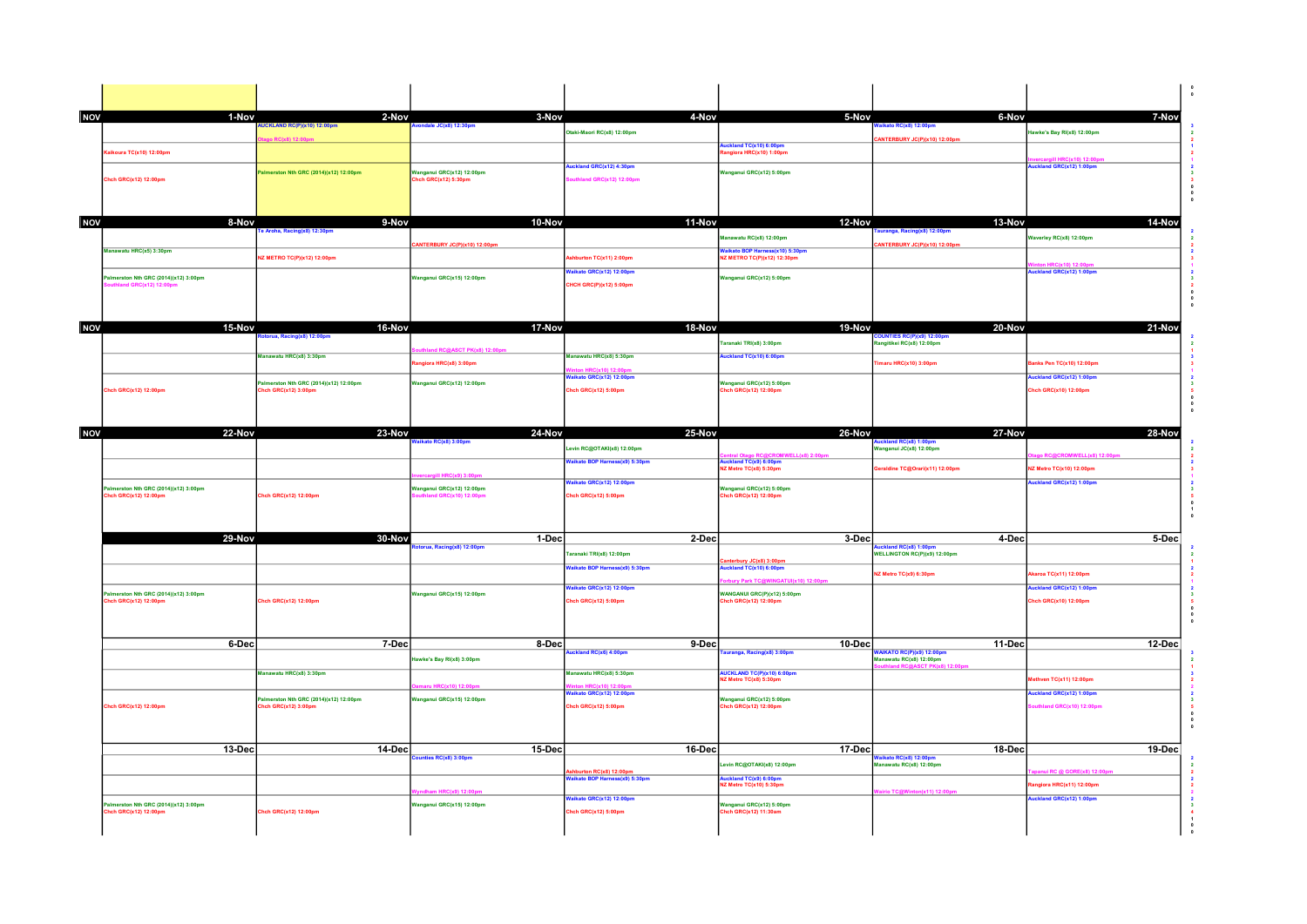|            | $20 - Dec$                                                    |                                      | $21$ -Dec                                                    | <b>22-Dec</b>                     | $23-Dec$<br>amata RC(x8) 3:30pm                            | $24-Dec$                                                  | $25-Dec$                                                     | <b>NUCKLAND RC(P)(x10) 12:00pm</b>                    | $26-Dec$ |
|------------|---------------------------------------------------------------|--------------------------------------|--------------------------------------------------------------|-----------------------------------|------------------------------------------------------------|-----------------------------------------------------------|--------------------------------------------------------------|-------------------------------------------------------|----------|
|            |                                                               |                                      | Taranaki TRI(x8) 3:30pm                                      |                                   |                                                            |                                                           |                                                              | lanawatu RC(x8) 12:00pm                               |          |
|            |                                                               |                                      |                                                              |                                   | hburton TC(x10) 12:00pm                                    | Vaikato BOP Harness(x11) 2:00pm                           |                                                              | stport TC(x11) 12:00pm                                |          |
|            | almerston Nth GRC (2014)(x12) 3:00pm                          |                                      | anganul GRC(x12) 12:00pm                                     |                                   | Vanganui GRC(x12) 4:30pm                                   | aikato GRC(x12) 12:00pm                                   |                                                              |                                                       |          |
|            | nd GRC(x12) 12:00                                             | hch GRC(x12) 12:00pm                 | ich GRC(x12) 12:00pm                                         |                                   | 1ch GRC(x12) 12:00pm                                       |                                                           |                                                              |                                                       |          |
|            |                                                               |                                      |                                                              |                                   |                                                            |                                                           |                                                              |                                                       |          |
|            |                                                               |                                      |                                                              |                                   |                                                            |                                                           |                                                              |                                                       |          |
|            | <b>27-Dec</b>                                                 | storua, Racing(x8) 12:00pm           | 28-Dec                                                       | $29 - Dec$                        | 30-Dec<br><b>JDO RC(x8) 12:00pm</b>                        | 31-Dec                                                    | 1-Jan                                                        |                                                       | $2-Jan$  |
|            | Faranaki TRI(x8) 12:00pm                                      | h Cbry RC(x8) 2:00pr                 |                                                              |                                   | IC(x8) 12:00                                               | lawke's Bay RI(x8) 12:00pm                                | UCKLAND RC(P)(x10) 12:00pm<br>n RC(x8) 12:00p                | auranga, Racing(x8) 12:00pm<br>airarapa RC(x8) 1:00pm |          |
|            |                                                               | estport TC(x11) 12:00pm              | Vaikato BOP Harness(x10) 4:00pm<br>Ianks Pen TC(x11) 12:00pm |                                   | efton TC(x11) 12:00pm                                      | UCKLAND TC(P)(x11) 3:00pm                                 | giora HRC(x10) 1:00pm                                        | Vairarapa HRC@TKOW(x5) 11:00am                        |          |
|            | uckland GRC(x12) 12:00pm                                      |                                      |                                                              |                                   |                                                            | <b>NKATO GRC(P)(x12) 12:00pm</b>                          |                                                              | <b>Otago TC@Omak</b>                                  |          |
|            | nerston Nth GRC (2014)(x12) 3:00pm                            | hch GRC(x12) 3:00pm                  | Vanganul GRC(x12) 12:00pm                                    |                                   | Vanganul GRC(x12) 4:30pm<br>hch GRC(x12) 12:00pm           | Chch GRC(x12) 3:00pm                                      |                                                              |                                                       |          |
|            |                                                               |                                      |                                                              |                                   |                                                            |                                                           |                                                              |                                                       |          |
|            |                                                               |                                      |                                                              |                                   |                                                            |                                                           |                                                              |                                                       |          |
|            |                                                               | 3-Jan                                | 4-Jan                                                        | 5-Jan                             | 6-Jan                                                      | 7-Jan                                                     | 8-Jan                                                        |                                                       | 9-Jan    |
| <b>JAN</b> | nes JC @ Te Aroha(x8) 12:00pm                                 |                                      | taki-Maori RC(x8) 1:00pm                                     |                                   | ngarei RC(x8) 12:30pm                                      |                                                           | arton JC(x8) 12:00pm                                         | land RC(x8) 12:00pm                                   |          |
|            | eymouth JC(x8) 12:00pm                                        |                                      | on JC(x8) 12:00                                              | apiti Coast HRC@OTAKI(x5) 11:00am |                                                            | Valkato BOP Harness(x10) 5:30pm<br>Ielson HRC(x11) 3:00pm | nara RC(x9) 12:00p                                           |                                                       |          |
|            |                                                               | ah TC(x11) 2:00p                     |                                                              |                                   | M(x11) 12:00p                                              |                                                           |                                                              | son HRC(x11) 12:00pm                                  |          |
|            | Auckland GRC(x12) 3:00pm                                      | almerston Nth GRC (2014)(x12) 3:00pm | Vanganul GRC(x12) 12:00pm                                    |                                   | aikato GRC(x12) 12:00pm                                    | Vanganul GRC(x12) 5:00pm                                  |                                                              | ckland GRC(x12) 1:00pm                                |          |
|            | hch GRC(x12) 12:00pm                                          | ich GRC(x12) 12:00pm                 |                                                              |                                   | hch GRC(x12) 5:00pm                                        | hch GRC(x12) 12:00pm                                      |                                                              |                                                       |          |
|            |                                                               |                                      |                                                              |                                   |                                                            |                                                           |                                                              |                                                       |          |
|            |                                                               |                                      |                                                              |                                   |                                                            |                                                           |                                                              |                                                       |          |
|            | 10-Jan                                                        |                                      | 11-Jan<br>amata RC(x8) 12:00pm                               | 12-Jan                            | $13$ -Jan                                                  | 14-Jan<br>auranga, Racing(x8) 12:00pm                     | 15-Jan                                                       |                                                       | 16-Jan   |
|            |                                                               |                                      |                                                              |                                   | anganul JC(x8) 12:00pm                                     |                                                           | VELLINGTON RC(P)(x9) 12:00pm                                 |                                                       |          |
|            |                                                               | burton TC(x10) 12:00pm               |                                                              |                                   | aikato BOP Harness(x9) 6:00pm                              | Iborough HRC(x11) 3:00pm                                  |                                                              | ough HRC(x11) 12:00pm                                 |          |
|            |                                                               |                                      |                                                              | uthland TC@ASCOT PARK(x10) 3:00   | aikato GRC(x12) 12:00pm                                    |                                                           |                                                              | ckland GRC(x12) 1:00pm                                |          |
|            | almerston Nth GRC (2014)(x12) 3:00pm<br>Chch GRC(x12) 12:00pm | <b>Chch GRC(x12) 12:00pm</b>         | anganul GRC(x12) 3:00pm                                      |                                   | Chch GRC(x12) 5:00pm                                       | Vanganui GRC(x12) 5:00pm<br>hch GRC(x12) 12:00pm          |                                                              | hch GRC(x10) 12:00pm                                  |          |
|            |                                                               |                                      |                                                              |                                   |                                                            |                                                           |                                                              |                                                       |          |
|            |                                                               |                                      |                                                              |                                   |                                                            |                                                           |                                                              |                                                       |          |
|            |                                                               | 17-Jan                               | 18-Jan                                                       | 19-Jan                            | 20-Jan                                                     | 21-Jan                                                    | 22-Jan                                                       |                                                       | 23-Jan   |
|            |                                                               |                                      | ikato RC(x8) 12:00pm                                         |                                   |                                                            |                                                           | <b>JCKLAND RC(P)(x6) 4:00pm</b><br>Vellington RC(x8) 12:00pm |                                                       |          |
|            |                                                               |                                      |                                                              |                                   | anterbury JC(x8) 12:00pm<br>'aikato BOP Harness(x9) 5:30pm | Auckland TC(x10) 6:00pm<br>NZ Metro TC(x10) 5:30pm        |                                                              | nks Pen TC(x11) 12:00pm                               |          |
|            |                                                               |                                      | C(x10) 2:00p                                                 |                                   | aikato GRC(x12) 12:00pm                                    |                                                           |                                                              | ckland GRC(x12) 1:00pm                                |          |
|            | Palmerston Nth GRC (2014)(x12) 3:00pm<br>hch GRC(x12) 12:00pm | hch GRC(x12) 12:00pm                 | Vanganul GRC(x15) 12:00pm                                    |                                   | hch GRC(x12) 5:00pm                                        | WANGANUI GRC(P)(x12) 5:00pm<br>hch GRC(x12) 12:00pm       |                                                              | nch GRC(x10) 12:00pm                                  |          |
|            |                                                               |                                      |                                                              |                                   |                                                            |                                                           |                                                              |                                                       |          |
|            |                                                               |                                      |                                                              |                                   |                                                            |                                                           |                                                              |                                                       |          |
|            | 24-Jan                                                        |                                      | 25-Jan                                                       | 26-Jan                            | 27-Jan                                                     | 28-Jan                                                    | 29-Jan                                                       |                                                       | 30-Jan   |
|            | atamata RC(x8) 12:00pm                                        |                                      |                                                              |                                   | lawke's Bay RI(x8) 12:00pm                                 |                                                           | <b>NELLINGTON RC(P)(x10) 12:00pm</b>                         | nties RC(x8) 12:00pm                                  |          |
|            |                                                               |                                      |                                                              |                                   | aikato BOP Harness(x10) 5:30pm                             |                                                           | terbury JC(x8) 12:00                                         |                                                       |          |
|            |                                                               |                                      |                                                              | v Park TC@WYNDHAM(x8) 12:30pm     |                                                            | Z Metro TC(x10) 5:30pm                                    | rgill HRC(x10) 12:00pn                                       | thven TC(x11) 12:00pm                                 |          |
|            | almerston Nth GRC (2014)(x12) 3:00pm                          |                                      | Vanganul GRC(x15) 12:00pm                                    |                                   | aikato GRC(x12) 12:00pm                                    | Nanganul GRC(x12) 5:00pm                                  |                                                              | ckland GRC(x12) 1:00pm                                |          |
|            | hch GRC(x12) 12:00pm                                          | <b>Chch GRC(x12) 12:00pm</b>         |                                                              |                                   | Chch GRC(x12) 5:00pm                                       | hch GRC(x12) 12:00pm                                      |                                                              |                                                       |          |
|            |                                                               |                                      |                                                              |                                   |                                                            |                                                           |                                                              |                                                       |          |
|            |                                                               |                                      |                                                              |                                   |                                                            |                                                           |                                                              |                                                       |          |
|            | 31-Jan                                                        |                                      | 1-Feb<br>aikato RC(x8) 12:00pm                               | 2-Feb                             | 3-Feb                                                      | 4-Feb                                                     | 5-Feb                                                        | uranga, Racing(x8) 12:00pm                            | 6-Feb    |
|            |                                                               |                                      |                                                              |                                   |                                                            |                                                           | Faranaki TRI(x8) 12:00pm                                     |                                                       |          |
|            |                                                               |                                      |                                                              |                                   | uckland TC(x9) 6:00pm                                      | lawera HRC(x9) 12:30pm<br>Z Metro TC(x10) 5:30pm          |                                                              | awera HRC(x9) 12:00pm                                 |          |
|            |                                                               |                                      |                                                              |                                   | aikato GRC(x12) 12:00pm                                    |                                                           |                                                              | uckland GRC(x12) 1:00pm                               |          |
|            | almerston Nth GRC (2014)(x12) 3:00pm                          | Chch GRC(x18) 12:00pm                | Vanganul GRC(x12) 12:00pm                                    |                                   | :HCH GRC(P)(x12) 5:00pm                                    | Wanganul GRC(x12) 5:00pm<br>hch GRC(x12) 12:00pm          |                                                              |                                                       |          |
|            | ch GRC(x12) 12:00pm                                           |                                      |                                                              |                                   |                                                            |                                                           |                                                              |                                                       |          |
|            |                                                               |                                      |                                                              |                                   |                                                            |                                                           |                                                              |                                                       |          |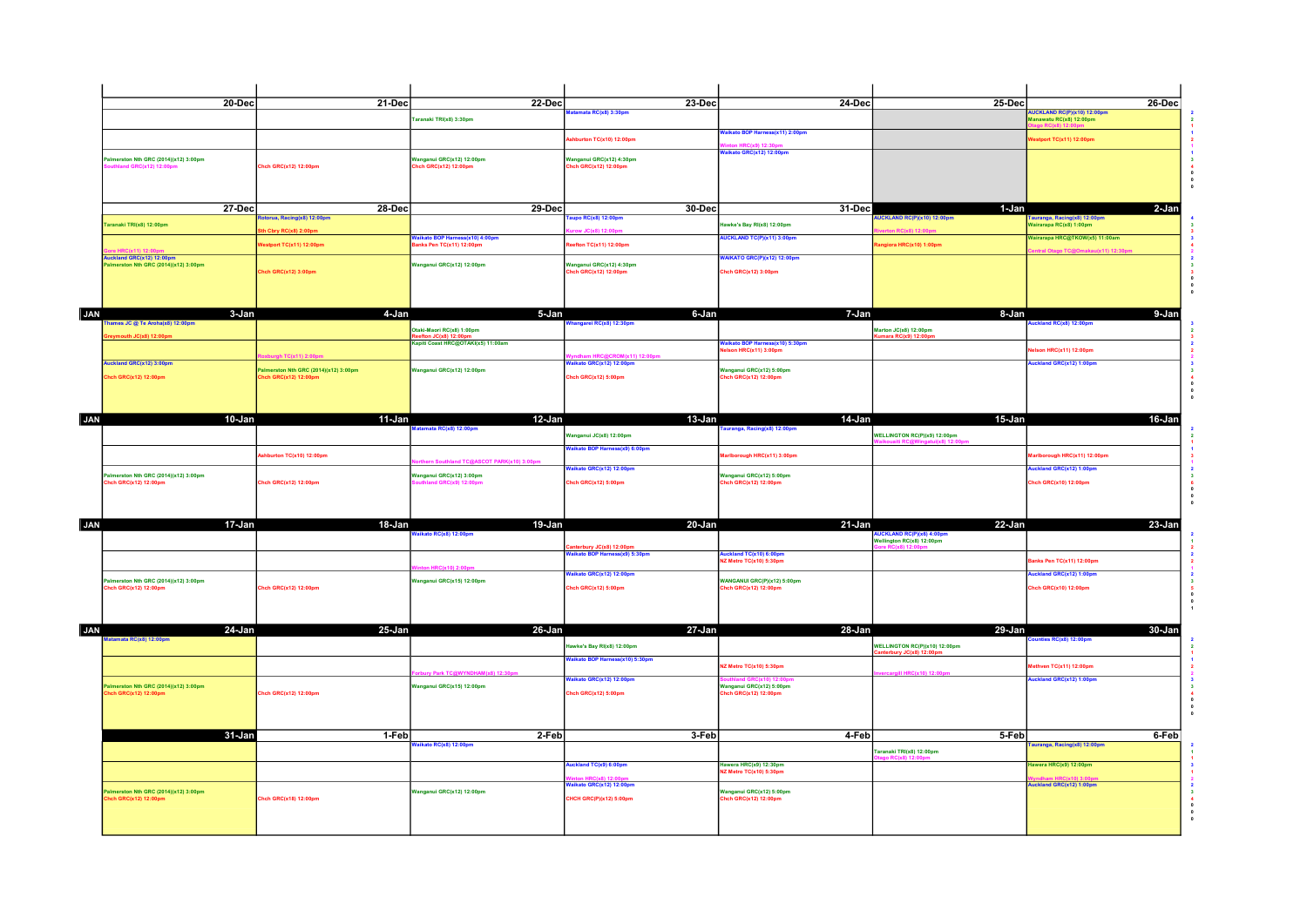|            | 7-Feb                                                        | 8-Feb                                                        | 9-Feb                                                      | 10-Feb                                                                     | 11-Feb                                                    | 12-Feb                                                                 | 13-Feb                        |  |
|------------|--------------------------------------------------------------|--------------------------------------------------------------|------------------------------------------------------------|----------------------------------------------------------------------------|-----------------------------------------------------------|------------------------------------------------------------------------|-------------------------------|--|
|            | Vairarapa RC(x8) 12:00pm                                     |                                                              | tamata RC(x8) 12:00pm                                      | RC@ASCT PK(x8) 12:00p                                                      | fanawatu RC(x8) 12:00pm                                   | <b>UKATO RC(P)(x9) 12:00pm</b>                                         |                               |  |
|            | erley TC@RANG(x11) 12:00pm                                   |                                                              |                                                            |                                                                            | aikato BOP Harness(x10) 5:30pm<br>Z Metro TC(x10) 5:30pm  | anks Pen RC@Riccarton Park(x8) 12:00pm                                 | viot HRC@ADDN(x10) 12:00pm    |  |
|            |                                                              | almerston Nth GRC (2014)(x12) 3:00pm                         | $C(x8)$ 2:00<br>anganul GRC(x15) 12:00pm                   | aikato GRC(x12) 12:00pm                                                    | Vanganui GRC(x12) 5:00pm                                  | n TC@ASCT PK(x10) 12:00p                                               | kland GRC(x12) 1:00pm         |  |
|            | hch GRC(x12) 12:00pm                                         | hch GRC(x12) 12:00pm                                         |                                                            | hch GRC(x12) 5:00pm                                                        | hch GRC(x12) 12:00pm                                      |                                                                        | thland GRC(x10) 12:00pm       |  |
|            |                                                              |                                                              |                                                            |                                                                            |                                                           |                                                                        |                               |  |
|            | 14-Feb                                                       | 15-Feb                                                       | 16-Feb                                                     | 17-Feb                                                                     | 18-Feb                                                    | 19-Feb                                                                 | 20-Feb                        |  |
|            |                                                              |                                                              | Aroha, Racing(x8) 12:00pm                                  |                                                                            | anganul JC(x8) 12:00pm                                    | ckland RC(x8) 12:00pm                                                  | awke's Bay RI(x8) 12:00pm     |  |
|            |                                                              | Manawatu HRC(x8) 4:00pm                                      |                                                            | Manawatu HRC(x8) 4:00pm                                                    | uckland TC(x10) 6:00pm                                    | nd RC@ASCT PK(x8) 12:00                                                |                               |  |
|            |                                                              |                                                              |                                                            | aikato GRC(x12) 12:00pm                                                    | IZ METRO TC(P)(x10) 5:30pm                                | ngiora HRC(x10) 12:00pm                                                | d GRC(x12) 1:00p              |  |
|            | Chch GRC(x12) 12:00pm                                        | almerston Nth GRC (2014)(x12) 12:00pm<br>hch GRC(x12) 3:00pm | anganul GRC(x15) 12:00pm                                   | hch GRC(x12) 5:00pm                                                        | Vanganui GRC(x12) 5:00pm<br>hch GRC(x12) 12:00pm          |                                                                        |                               |  |
|            |                                                              |                                                              |                                                            |                                                                            |                                                           |                                                                        |                               |  |
|            |                                                              |                                                              |                                                            |                                                                            |                                                           |                                                                        |                               |  |
|            | 21-Feb                                                       | 22-Feb                                                       | 23-Feb                                                     | 24 Feb                                                                     | 25-Feb                                                    | 26-Feb                                                                 | 27-Feb                        |  |
|            |                                                              |                                                              | nties RC(x8) 12:00pm                                       | aranaki TRI(x8) 12:00pm                                                    | nterbury JC(x8) 12:00pm                                   | atamata RC(x8) 12:00p<br>Otaki-Maori RC(x8) 12:00pm                    |                               |  |
|            |                                                              |                                                              |                                                            | IZ Metro TC(x9) 5:00pm                                                     | uckland TC(x10) 6:00pm                                    | hburton TC(x10) 12:00pm                                                |                               |  |
|            | almerston Nth GRC (2014)(x12) 12:00pm                        |                                                              | anganul GRC(x12) 12:00pm                                   | ckland GRC(x12) 12:00pm                                                    | <b>HRC(x10) 3:6</b><br>Janganul GRC(x12) 5:00pm           |                                                                        | kland GRC(x12) 1:00pm         |  |
|            | hch GRC(x12) 12:00pm                                         | outhland GRC(x12) 12:00pm                                    |                                                            | hch GRC(x12) 5:00pm                                                        | hch GRC(x12) 12:00pm                                      |                                                                        |                               |  |
|            |                                                              |                                                              |                                                            |                                                                            |                                                           |                                                                        |                               |  |
|            | 28-Feb                                                       |                                                              | 2-Mar                                                      | 3-Mar                                                                      | 4-Mar                                                     | 5-Mar                                                                  | 6-Mar                         |  |
| MAR        |                                                              | 1-Mar                                                        |                                                            | orua, Racing(x8) 12:00pn                                                   |                                                           | <b>CKLAND RC(P)(x10) 12:00pm</b>                                       |                               |  |
|            |                                                              |                                                              | lawke's Bay RI(x8) 1:00pm<br>aikato BOP Harness(x9) 5:30pm |                                                                            | larton JC(x8) 12:00pm<br><b>AUCKLAND TC(P)(x9) 6:00pm</b> | go RC(x8) 12:00pm                                                      |                               |  |
|            |                                                              |                                                              |                                                            | Metro TC(x10) 5:30pm                                                       | n TC@Winton(x10) 3:0                                      |                                                                        | rata TC@Methven(x11) 12:00pm  |  |
|            | almerston Nth GRC (2014)(x12) 3:00pm                         | hch GRC(x18) 12:00pm                                         | anganul GRC(x15) 12:00pm                                   | aikato GRC(x12) 12:00pm                                                    | Vanganui GRC(x12) 5:00pm                                  |                                                                        | UCKLAND GRC(P)(x12) 1:00pm    |  |
|            | hch GRC(x12) 12:00pm                                         |                                                              |                                                            | hch GRC(x12) 5:00pm                                                        | hch GRC(x12) 12:00pm                                      |                                                                        |                               |  |
|            |                                                              |                                                              |                                                            |                                                                            |                                                           |                                                                        |                               |  |
| <b>MAR</b> | 7-Mar                                                        | 8-Mar                                                        | $9$ -Mar                                                   | $10$ -Mar                                                                  | $11$ -Mar                                                 | $12$ -Mar                                                              | 13-Mar                        |  |
|            |                                                              |                                                              | taki-Maori RC(x8) 12:00pm                                  |                                                                            | inties RC(x8) 12:00pm                                     | <mark>AUCKLAND RC(P)(x10) 12:00pr</mark><br>Wellington RC(x8) 12:00pm  | <b>RC@GORE(x8) 12:00</b>      |  |
|            |                                                              |                                                              |                                                            | anterbury JC(x8) 12:00pm<br>`alkato BOP Harnens': **<br>Harness(x9) 5:30pn | stport TC(x10) 2:30pm                                     |                                                                        | fton TC(x10) 12:00pm          |  |
|            |                                                              |                                                              | <b>HRC(x9) 2:00p</b>                                       | aikato GRC(x12) 12:00pm                                                    |                                                           | Southland TC@ASCOT PARK(x11) 12:00pr                                   | ckland GRC(x12) 1:00pm        |  |
|            | almerston Nth GRC (2014)(x12) 3:00pm<br>hch GRC(x12) 12:00pm | Chch GRC(x12) 12:00pm                                        | Vanganul GRC(x12) 12:00pm                                  | hch GRC(x12) 12:00pm                                                       | Vanganul GRC(x12) 5:00pm<br>hch GRC(x12) 12:00pm          |                                                                        |                               |  |
|            |                                                              |                                                              |                                                            |                                                                            |                                                           |                                                                        |                               |  |
|            |                                                              |                                                              |                                                            |                                                                            |                                                           |                                                                        |                               |  |
| <b>MAR</b> | 14-Mar                                                       | 15-Mar                                                       | 16-Mar<br>ith Walkato RC@MATA(x8) 12:00pm                  | 17-Mar                                                                     | 18-Mar                                                    | 19-Mar<br>Tauranga, Racing(x8) 12:00pm<br>WELLINGTON RC(P)(x9) 12:00pm | 20-Mar                        |  |
|            |                                                              | Manawatu HRC(x8) 3:30pm                                      |                                                            | <mark>Ashburton RC(x8) 12:00pm</mark><br>Manawatu HRC(x8) 4:00pm           |                                                           |                                                                        |                               |  |
|            |                                                              |                                                              | maru HRC(x8) 1:00pm                                        |                                                                            | AUCKLAND TC(P)(x10) 6:00pm<br>NZ Metro TC(x10) 5:30pm     | dham HRC(x10) 12:00p                                                   | nks Pen TC(x11) 12:00pm       |  |
|            |                                                              | almerston Nth GRC (2014)(x12) 12:00pm                        | anganul GRC(x12) 12:00pm                                   | aikato GRC(x12) 12:00pm                                                    | Vanganul GRC(x12) 5:00pm                                  |                                                                        | ckland GRC(x12) 1:00pm        |  |
|            | Chch GRC(x12) 12:00pm                                        | hch GRC(x12) 12:00pm                                         |                                                            | hch GRC(x12) 5:00pm                                                        | hch GRC(x12) 12:00pm                                      |                                                                        |                               |  |
|            |                                                              |                                                              |                                                            |                                                                            |                                                           |                                                                        |                               |  |
| <b>MAR</b> | 21-Mar                                                       | 22-Mar                                                       | 23-Mar                                                     | 24-Mar                                                                     | 25-Mar                                                    | 26-Mar                                                                 | 27-Mar                        |  |
|            |                                                              |                                                              | les RC(x8) 12:00pr                                         |                                                                            | aranaki TRI(x8) 12:00pm                                   | ranga, Racing(x8) 12:00pm                                              | Aasterton RC@TKOW(x8) 12:00pm |  |
|            | t RC@WING(x8) 12:30pm                                        |                                                              | Metro TC(x8) 1:00pm                                        | aikato BOP Harness(x9) 5:30pm                                              | iuckland TC(x9) 5:30pm<br>IZ Metro TC(x10) 5:30pm         | anterbury JC(x8) 12:00pm                                               | imate TC@Oamaru(x11) 12:00pm  |  |
|            | ury Park TC@WINGATUI(x6) 12:00pm                             |                                                              |                                                            |                                                                            |                                                           |                                                                        | ckland GRC(x12) 1:00pm        |  |
|            | hch GRC(x12) 12:00pm                                         | almerston Nth GRC (2014)(x12) 12:00pm<br>hch GRC(x12) 3:00pm | Vanganul GRC(x12) 12:00pm                                  | land GRC(x12) 12:00pm<br>hch GRC(x12) 5:00pm                               | Wanganul GRC(x12) 5:00pm<br>hch GRC(x12) 12:00pm          |                                                                        |                               |  |
|            |                                                              |                                                              |                                                            |                                                                            |                                                           |                                                                        |                               |  |
|            |                                                              |                                                              |                                                            |                                                                            |                                                           |                                                                        |                               |  |
|            | 28-Mar                                                       | 29-Mar                                                       | 30-Mar                                                     | 31-Mar                                                                     | 1-Aprl                                                    | 2-Apr                                                                  | 3-Apr                         |  |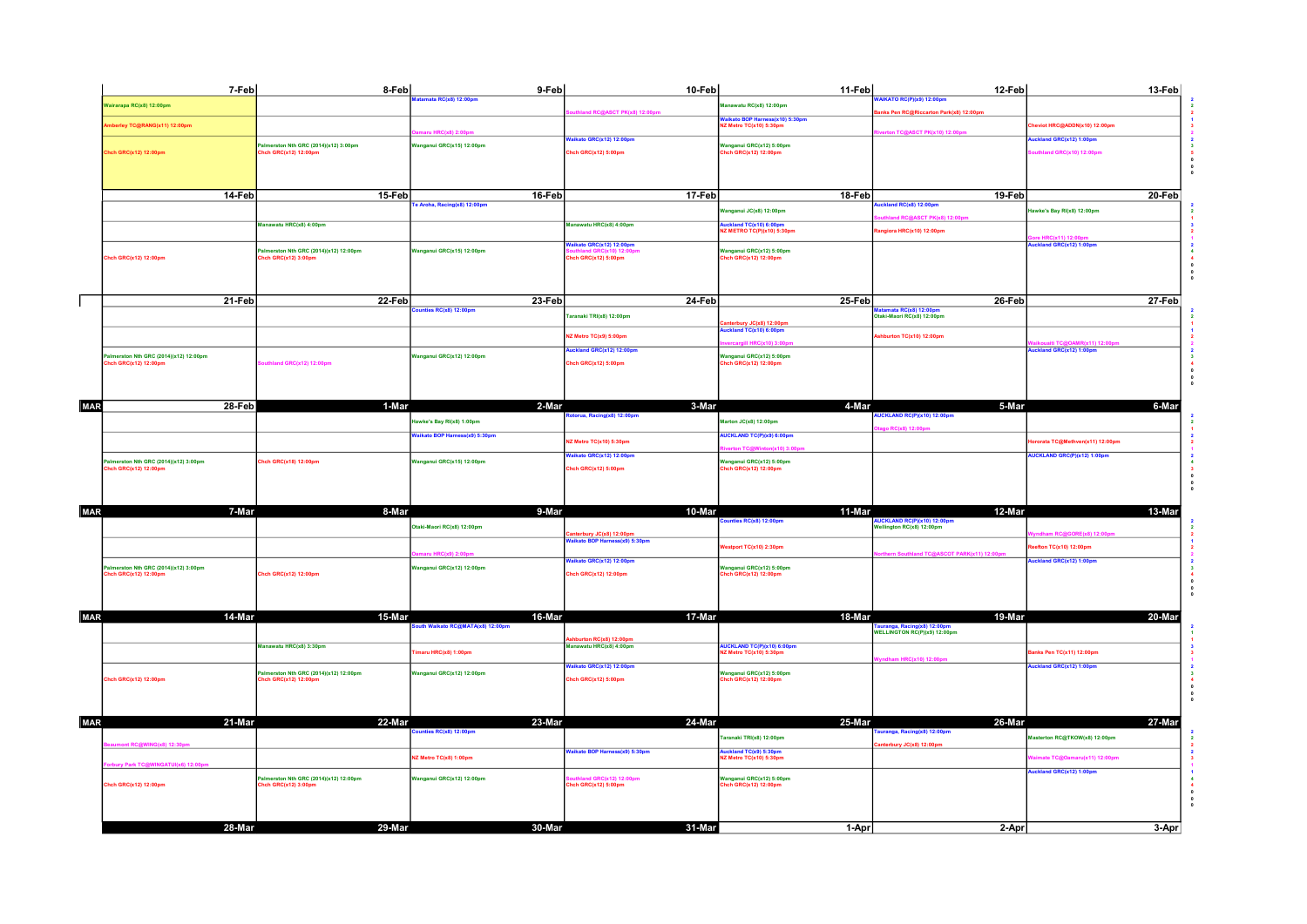|     |                                                                |        | 17-May                                                          |                                  |                                                             | 20-May                                                              |                                                                | 22-May                                           |  |
|-----|----------------------------------------------------------------|--------|-----------------------------------------------------------------|----------------------------------|-------------------------------------------------------------|---------------------------------------------------------------------|----------------------------------------------------------------|--------------------------------------------------|--|
|     |                                                                |        |                                                                 |                                  |                                                             |                                                                     |                                                                |                                                  |  |
|     | almerston Nth GRC (2014)(x12) 12:00pm<br>hch GRC(x12) 3:00pm   |        | hch GRC(x12) 12:00pm<br><b>RC(x10) 12:00pn</b>                  | Vanganui GRC(x15) 12:00pm        | Chch GRC(x12) 4:30pm                                        | Wanganul GRC(x12) 12:00pm<br><b>HCH GRC(P)(x12) 4:30pm</b>          |                                                                |                                                  |  |
|     |                                                                |        | IZ Metro TC(x8) 3:30pm                                          |                                  | aikato GRC(x12) 12:00pm                                     | 2 METRO TC(P)(x10) 5:30pm                                           | HRC(x10) 12:00                                                 | burton TC(x10) 12:00pm<br>ckland GRC(x12) 1:00pm |  |
|     |                                                                |        |                                                                 | RClx8112:00n                     | Janganul JC(x8) 12:00pm<br>aikato BOP Harness(x8) 5:30pm    |                                                                     | Faranaki TRI(x8) 12:00pm                                       | <b>IC@ASCT PK(x8) 12:00n</b>                     |  |
| MAY |                                                                | 9-May  | 10-May                                                          | 11-May                           | 12-May                                                      | 13-May<br>atamata RC(x8) 12:00pm                                    | 14-May<br>orua, Racing(x8) 12:00pn                             | 15-May                                           |  |
|     |                                                                |        |                                                                 |                                  |                                                             |                                                                     |                                                                |                                                  |  |
|     | Palmerston Nth GRC (2014)(x12) 12:00pm<br>hch GRC(x12) 12:00pm |        | Chch GRC(x12) 12:00pm                                           | Vanganul GRC(x15) 12:00pm        | Chch GRC(x12) 4:30pm                                        | Wanganul GRC(x12) 5:00pm<br>Chch GRC(x12) 12:00pm                   |                                                                |                                                  |  |
|     |                                                                |        |                                                                 |                                  | aikato GRC(x12) 12:00pm                                     | Z Metro TC(x10) 5:30pm                                              | aill HRC(x10) 12:00pr                                          | giora HRC(x10) 12:00pm<br>ckland GRC(x12) 1:00pm |  |
|     |                                                                |        |                                                                 |                                  | nterbury JC@RICC SYNTH(x8) 12:00pn<br>ckland TC(x10) 6:00pm |                                                                     | terbury JC(x8) 12:00pr                                         |                                                  |  |
| MAY |                                                                | 2-May  | 3-May                                                           | 4-May<br>ngarej RC(x8) 12:00pm   | 5-May                                                       | 6-May<br>Itaki-Maori RC(x8) 12:00pm                                 | 7-May<br>aikato RC(x8) 12:00pm                                 | 8-May<br>oodville-Pahlatua RC(x8) 12:00pm        |  |
|     |                                                                |        |                                                                 |                                  |                                                             |                                                                     |                                                                |                                                  |  |
|     |                                                                |        |                                                                 |                                  |                                                             |                                                                     |                                                                |                                                  |  |
|     | Chch GRC(x12) 1:00pm                                           |        | Palmerston Nth GRC (2014)(x12) 12:00pm<br>hch GRC(x12) 3:00pm   | Wanganul GRC(x15) 12:00pm        | aikato GRC(x12) 12:00pm<br>hch GRC(x12) 4:30pm              | Wanganul GRC(x12) 5:00pm<br>nd GRC(x10) 12:00pn                     |                                                                | ckland GRC(x12) 1:00pm                           |  |
|     | hburton TC(x8) 1:00pm                                          |        |                                                                 |                                  |                                                             | <mark>AUCKLAND TC(P)(x10) 6:00pm</mark><br>4Z Metro TC(x10) 12:00pm | <b>III HRC(x11) 12:01</b>                                      | giora HRC(x10) 12:00pm                           |  |
|     | vondale JC(x8) 1:00pm                                          |        |                                                                 | gmont RC(x8) 12:00pm             | th Cbry RC(x8) 12:00pm<br>/aikato BOP Harness(x9) 5:30pm    | orua, Racing(x8) 12:00pm                                            | Cambridge JC@Te Rapa(x8) 12:00pm<br>Hawke's Bay RI(x8) 12:00pm | C(x8) 12:00p                                     |  |
|     |                                                                | 25-Apr | 26-Apr                                                          | 27-Apr                           | 28-Apr                                                      | 29-Apr                                                              | 30-Apr                                                         | 1-May                                            |  |
|     |                                                                |        |                                                                 |                                  |                                                             |                                                                     |                                                                |                                                  |  |
|     | hch GRC(x12) 12:00pm                                           |        | hch GRC(x12) 3:00pm                                             |                                  | hch GRC(x12) 4:30pm                                         | hch GRC(x12) 12:00pm                                                |                                                                |                                                  |  |
|     |                                                                |        | almerston Nth GRC (2014)(x12) 12:00pm                           | Vanganui GRC(x15) 12:00pm        | aikato GRC(x12) 12:00pm                                     | HRC(x10) 12:00<br>Wanganul GRC(x12) 5:00pm                          |                                                                | ckland GRC(x12) 1:00pm                           |  |
|     | anks Pen TC(x10) 12:00pm                                       |        |                                                                 |                                  | Z Metro TC(x10) 5:00pm                                      | <b>AUCKLAND TC(P)(x10) 6:00pm</b>                                   | nterbury JC(x8) 12:00pn                                        | raldine TC@Orari(x9) 1:00pm                      |  |
|     | podville-Pahiatua RC(x8) 12:30pm                               |        |                                                                 | tamata RC(x8) 12:00pm            |                                                             |                                                                     | ckland RC(x8) 12:00pm                                          | Feilding JC(x8) 12:00pm                          |  |
|     |                                                                | 18-Apr | 19-Apr                                                          | 20-Apr                           | 21-Apr                                                      | $22$ -Apr                                                           | 23-Apr                                                         | 24-Apr                                           |  |
|     |                                                                |        |                                                                 |                                  |                                                             |                                                                     |                                                                |                                                  |  |
|     | almerston Nth GRC (2014)(x12) 12:00pm<br>hch GRC(x12) 3:00pm   |        | hch GRC(x18) 12:00pm                                            | Vanganul GRC(x12) 2:00pm         | hch GRC(x12) 12:00pm                                        |                                                                     |                                                                |                                                  |  |
|     |                                                                |        |                                                                 | NZ Metro TC(x8) 3:30pm           | AIKATO GRC(P)(x12) 4:30pm                                   |                                                                     | VZ Metro TC(x10) 5:00pm<br>Auckland GRC(x12) 11:30am           |                                                  |  |
|     |                                                                |        |                                                                 |                                  | Otaki-Maori RC(x8) 12:00pm<br>alkato BOP Harness(x9) 5:30pm |                                                                     | awke's Bay RI(x8) 12:00pm                                      |                                                  |  |
|     |                                                                | 11-Apr | 12-Apr                                                          | 13-Apr<br>angarei RC(x8) 12:00pm | 14-Apr                                                      | 15-Apr                                                              | 16-Apr<br>laikato RC(x8) 12:00pm                               | 17-Apr                                           |  |
|     |                                                                |        |                                                                 |                                  |                                                             |                                                                     |                                                                |                                                  |  |
|     | and GRC(x12) 12:00                                             |        | Chch GRC(x12) 12:00pm                                           |                                  | hch GRC(x12) 4:30pm                                         | Wanganul GRC(x12) 5:00pm<br>Chch GRC(x12) 12:00pm                   |                                                                |                                                  |  |
|     | almerston Nth GRC (2014)(x12) 12:00pm                          |        |                                                                 | anganui GRC(x15) 12:00pm         | aikato GRC(x12) 12:00pm                                     |                                                                     | HRC(x10) 12:00                                                 | uckland GRC(x12) 1:00pm                          |  |
|     |                                                                |        |                                                                 | on RC(x8) 12:00pm                | aikato BOP Harness(x9) 5:30pm                               | uckland TC(x9) 6:00pm<br>IZ METRO TC(P)(x10) 5:30pm                 | terbury JC(x8) 12:00pm                                         | thven TC(x11) 12:00pm                            |  |
|     |                                                                |        |                                                                 |                                  | anganul JC(x8) 12:00pm                                      | anawatu RC(x8) 12:00pm                                              | e Aroha, Racing(x8) 12:00pm                                    | inties RC(x8) 12:00pm                            |  |
|     |                                                                | 4-Apr  | 5-Apr                                                           | 6-Apr                            | 7-Apr                                                       | 8-Apr                                                               | 9-Apr                                                          | 10-Apr                                           |  |
|     |                                                                |        |                                                                 |                                  |                                                             |                                                                     |                                                                |                                                  |  |
|     | Chch GRC(x12) 12:00pm                                          |        | 'almerston Nth GRC (2014)(x12) 12:00pm<br>:hch GRC(x12) 12:00pm | anganul GRC(x12) 12:00pm         | alkato GRC(x12) 12:00pm<br>Chch GRC(x12) 5:00pm             | almerston Nth GRC (2014)(x8) 3:00pm<br>:hch GRC(x12) 12:00pm        |                                                                | uckland GRC(x12) 1:00pm                          |  |
|     |                                                                |        |                                                                 |                                  |                                                             | IZ METRO TC(P)(x10) 5:00pm                                          |                                                                | giora HRC(x11) 12:00pm                           |  |
|     |                                                                |        | Manawatu HRC(x8) 3:30pm                                         |                                  | Manawatu HRC(x8) 3:30pm                                     | uckland TC(x10) 5:00pm                                              | Auckland RC(x8) 12:00pm<br>MANAWATU RC(P)(x9) 12:00pm          | C@ASCT PK/v8) 12-0                               |  |
|     |                                                                |        |                                                                 | Matamata RC(x8) 12:00pm          |                                                             | vondale JC(x8) 12:30pm                                              |                                                                |                                                  |  |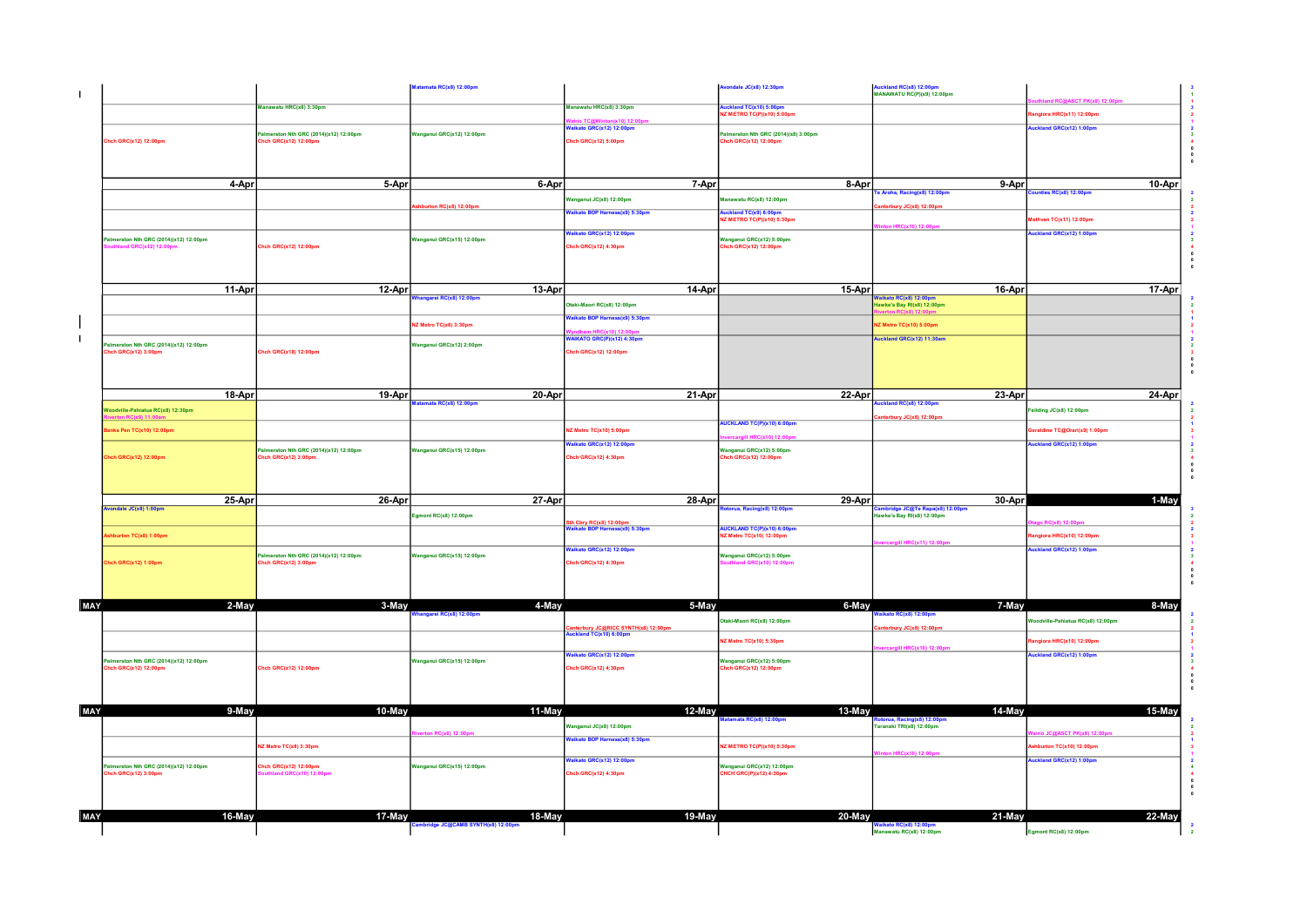|      |                                                              |                                                               |                                    | Canterbury JC@RICC SYNTH(x8) 12:00pm                                 |                                                                        |                                                                  |                                                                |  |
|------|--------------------------------------------------------------|---------------------------------------------------------------|------------------------------------|----------------------------------------------------------------------|------------------------------------------------------------------------|------------------------------------------------------------------|----------------------------------------------------------------|--|
|      |                                                              | Z Metro TC(x8) 3:30pm                                         |                                    |                                                                      | uckland TC(x10) 6:00pm<br><b>Z METRO TC(P)(x11) 5:30pm</b>             |                                                                  | giora HRC(x10) 12:00pm                                         |  |
|      |                                                              |                                                               | anganul GRC(x15) 12:00pm           | aikato GRC(x12) 12:00pm                                              |                                                                        | <b>I HRC(x10) 12:0</b>                                           | ckland GRC(x12) 1:00pm                                         |  |
|      | almerston Nth GRC (2014)(x12) 12:00pm<br>hch GRC(x12) 3:00pm | Chch GRC(x12) 12:00pm                                         |                                    | Chch GRC(x12) 4:30pm                                                 | Vanganul GRC(x12) 5:00pm<br>hch GRC(x12) 12:00pm                       |                                                                  |                                                                |  |
|      |                                                              |                                                               |                                    |                                                                      |                                                                        |                                                                  |                                                                |  |
|      |                                                              |                                                               |                                    |                                                                      |                                                                        |                                                                  |                                                                |  |
| MAY  | 23-May                                                       | 24-May                                                        | 25-May                             | 26-May                                                               | 27-May                                                                 | 28-May                                                           | 29-May                                                         |  |
|      |                                                              |                                                               | es RC(x8) 12:00pm                  | lawke's Bay RI(x8) 12:00pm                                           |                                                                        | ckland RC(x8) 12:00pr<br>Wellington RC(x8) 12:00pm               |                                                                |  |
|      |                                                              |                                                               |                                    |                                                                      | Nuckland TC(x10) 6:00pm<br>NZ Metro TC(x10) 5:00pm                     |                                                                  |                                                                |  |
|      |                                                              |                                                               |                                    | aikato GRC(x12) 12:00pm                                              |                                                                        |                                                                  | maru HRC(x10) 12:00pm                                          |  |
|      | almerston Nth GRC (2014)(x12) 12:00pm<br>hch GRC(x12) 3:00pm | Chch GRC(x12) 12:00pm                                         | Vanganul GRC(x15) 12:00pm          | Chch GRC(x12) 4:30pm                                                 | Nanganul GRC(x12) 5:00pm<br>Chch GRC(x12) 12:00pm                      |                                                                  | uckland GRC(x12) 1:00pm<br>Chch GRC(x10) 12:00pm               |  |
|      |                                                              |                                                               |                                    |                                                                      |                                                                        |                                                                  |                                                                |  |
|      |                                                              |                                                               |                                    |                                                                      |                                                                        |                                                                  |                                                                |  |
|      | 30-May                                                       | 31-May                                                        | 1-Jun                              | 2-Jun                                                                | 3-Jun                                                                  |                                                                  |                                                                |  |
|      |                                                              |                                                               | hbridge JC@CAMB SYNTH(x8) 12:00pm  |                                                                      |                                                                        | 4-Jun<br>uckland RC(x8) 12:00pm<br>/anganul JC(x8) 12:00pm       | 5-Jun                                                          |  |
|      |                                                              |                                                               |                                    | eilding JC(x8) 12:00pm                                               | anterbury JC@RICC SYNTH(x8) 12:00pm<br>/aikato BOP Harness(x10) 5:30pm |                                                                  | C(x8) 12:00                                                    |  |
|      |                                                              |                                                               |                                    | IZ Metro TC(x8) 5:00pm                                               |                                                                        | NZ METRO TC(P)(x9) 12:00pm                                       | shburton TC(x10) 12:00pm                                       |  |
|      | almerston Nth GRC (2014)(x12) 12:00pm                        |                                                               | Janganul GRC(x15) 12:00pm          | Vaikato GRC(x12) 12:00pm                                             | Vanganul GRC(x12) 5:00pm                                               |                                                                  | uckland GRC(x12) 1:00pm                                        |  |
|      | hch GRC(x12) 3:00pm                                          | Chch GRC(x12) 12:00pm                                         |                                    | Chch GRC(x12) 4:30pm                                                 | hch GRC(x12) 12:00pm                                                   |                                                                  |                                                                |  |
|      |                                                              |                                                               |                                    |                                                                      |                                                                        |                                                                  |                                                                |  |
|      |                                                              |                                                               |                                    |                                                                      |                                                                        |                                                                  |                                                                |  |
|      | 6-Jun                                                        | 7-Jun                                                         | 8-Jun                              | 9-Jun                                                                | $10$ -Jun                                                              | 11-Jun                                                           | $12$ -Jun                                                      |  |
|      | Auckland RC(x8) 12:00pm                                      |                                                               | stamata RC(x8) 12:00pm             | Faranaki TRI(x8) 12:00pm                                             |                                                                        | angarei RC(x8) 12:00pm<br>Rangitikel RC(x8) 12:00pm              |                                                                |  |
|      |                                                              |                                                               |                                    |                                                                      | uckland TC(x10) 6:00pm                                                 |                                                                  | ate RC@Timaru(x8) 12:00pm                                      |  |
|      | <b>II HRC(x10) 11:30</b>                                     |                                                               |                                    | 2 Metro TC(x10) 5:00pm<br>Vaikato GRC(x12) 12:00pm                   |                                                                        |                                                                  | VZ Metro TC(x10) 11:30am<br><b>NUCKLAND GRC(P)(x12) 1:00pm</b> |  |
|      | outhland GRC(x12) 11:00am                                    | Palmerston Nth GRC (2014)(x12) 12:00pm<br>hch GRC(x12) 3:00pm | Vanganul GRC(x15) 12:00pm          | Chch GRC(x12) 4:30pm                                                 | Wanganul GRC(x12) 5:00pm<br>hch GRC(x12) 2:00pm                        |                                                                  |                                                                |  |
|      |                                                              |                                                               |                                    |                                                                      |                                                                        |                                                                  |                                                                |  |
|      |                                                              |                                                               |                                    |                                                                      |                                                                        |                                                                  |                                                                |  |
|      | 13-Jun                                                       | 14-Jun                                                        | 15-Jun                             | 16-Jun                                                               | $17 - Jun$                                                             | 18-Jun                                                           | 19-Jun                                                         |  |
|      |                                                              |                                                               | mbridge JC@CAMB SYNTH(x8) 12:00pm  |                                                                      | Vanganul JC(x8) 12:00pm                                                | <mark>Waikato RC(x8) 12:00pm</mark><br>Wellington RC(x8) 12:00pm |                                                                |  |
|      |                                                              |                                                               |                                    | :<br>Canterbury JC@RICC SYNTH(x8) 12:30pm<br> uckland TC(x10) 6:00pm |                                                                        |                                                                  |                                                                |  |
|      |                                                              |                                                               |                                    |                                                                      | Z Metro TC(x10) 5:00pm                                                 | <b>III HRC(x10) 12:0</b>                                         | <b>Z Metro TC(x9) 11:30am</b>                                  |  |
|      | almerston Nth GRC (2014)(x12) 12:00pm                        |                                                               |                                    |                                                                      |                                                                        |                                                                  |                                                                |  |
|      |                                                              |                                                               | Vanganul GRC(x15) 12:00pm          | aikato GRC(x12) 12:00pm                                              |                                                                        |                                                                  | uckland GRC(x12) 1:00pm                                        |  |
|      | tch GRC(x12) 3:00pm                                          | Chch GRC(x12) 12:00pm                                         |                                    | Chch GRC(x12) 4:30pm                                                 | Wanganul GRC(x12) 5:00pm<br>hch GRC(x12) 12:00pm                       |                                                                  | thland GRC(x10) 12:00pm                                        |  |
|      |                                                              |                                                               |                                    |                                                                      |                                                                        |                                                                  |                                                                |  |
|      |                                                              |                                                               |                                    |                                                                      |                                                                        |                                                                  |                                                                |  |
|      | $20 - Jun$                                                   | $21$ -Jun                                                     | 22-Jun                             | 23-Jun                                                               | 24-Jun                                                                 | 25-Jun                                                           | 26-Jun                                                         |  |
|      |                                                              |                                                               | inties RC(x8) 12:00pm              |                                                                      | Itaki-Maori RC(x8) 12:00pm                                             | uranga, Racing(x8) 12:00pm<br>erbury JC(x8) 12:00pm              | Fe Aroha, Racing(x8) 12:00pm                                   |  |
|      |                                                              |                                                               |                                    | )amaru JC(x8) 12:00pm<br>Vaikato BOP Harness(x10) 5:30pm             | Z Metro TC(x10) 5:30pm                                                 |                                                                  | VZ Metro TC(x9) 11:30am                                        |  |
|      |                                                              |                                                               |                                    | aikato GRC(x12) 12:00pm                                              |                                                                        |                                                                  | uckland GRC(x12) 1:00pm                                        |  |
|      | almerston Nth GRC (2014)(x12) 12:00pm<br>hch GRC(x12) 3:00pm | Chch GRC(x12) 12:00pm                                         | Wanganul GRC(x15) 12:00pm          | Chch GRC(x12) 4:30pm                                                 | Wanganul GRC(x12) 5:00pm<br>hch GRC(x12) 12:00pm                       |                                                                  |                                                                |  |
|      |                                                              |                                                               |                                    |                                                                      |                                                                        |                                                                  |                                                                |  |
|      |                                                              |                                                               |                                    |                                                                      |                                                                        |                                                                  |                                                                |  |
|      | 27-Jun                                                       | $28 - Jun$                                                    | 29-Jun                             | 30-Jun                                                               | 1-Jul                                                                  | 2-Jul                                                            | 3-Jul                                                          |  |
|      |                                                              |                                                               | mbridge JC@CAMB SYNTH(x8) 12:00pm  |                                                                      |                                                                        | hangarei RC(x8) 12:00pm<br>lawke's Bay RI(x8) 12:00pm            |                                                                |  |
|      |                                                              |                                                               |                                    | anterbury JC@RICC SYNTH(x8) 12:00pm<br>ckland TC(x9) 6:00pm          |                                                                        |                                                                  | <b>RC(x8) 12:00</b>                                            |  |
|      |                                                              |                                                               |                                    |                                                                      | Z Metro TC(x10) 5:00pm                                                 |                                                                  | <b>IZ Metro TC(x8) 11:30am</b>                                 |  |
|      | almerston Nth GRC (2014)(x12) 12:00pm                        |                                                               | Vanganul GRC(x15) 12:00pm          | alkato GRC(x12) 12:00pm                                              | Wanganul GRC(x12) 5:00pm                                               |                                                                  | uckland GRC(x12) 1:00pm                                        |  |
|      | hch GRC(x12) 3:00pm                                          | <b>Chch GRC(x12) 12:00pm</b>                                  |                                    | Chch GRC(x12) 4:30pm                                                 | and GRC(x12) 11:30an                                                   |                                                                  |                                                                |  |
|      |                                                              |                                                               |                                    |                                                                      |                                                                        |                                                                  |                                                                |  |
|      |                                                              |                                                               |                                    |                                                                      |                                                                        |                                                                  |                                                                |  |
| JUL. | 4-Jul                                                        | 5-Jul                                                         | 6-Jul<br>torua, Racing(x8) 12:00pm | 7-Jul                                                                | 8-Jul                                                                  | 9-Jul<br>Waikato RC(x8) 12:00pm                                  | $10 -$ Jul<br>e Aroha, Racing(x8) 12:00pm                      |  |
|      |                                                              |                                                               |                                    | burton RC(x8) 12:00pm<br>Valkato BOP Harness(x9) 5:30pm              | Vaverley RC(x8) 12:00pm                                                | Marton JC(x8) 12:00pm                                            |                                                                |  |